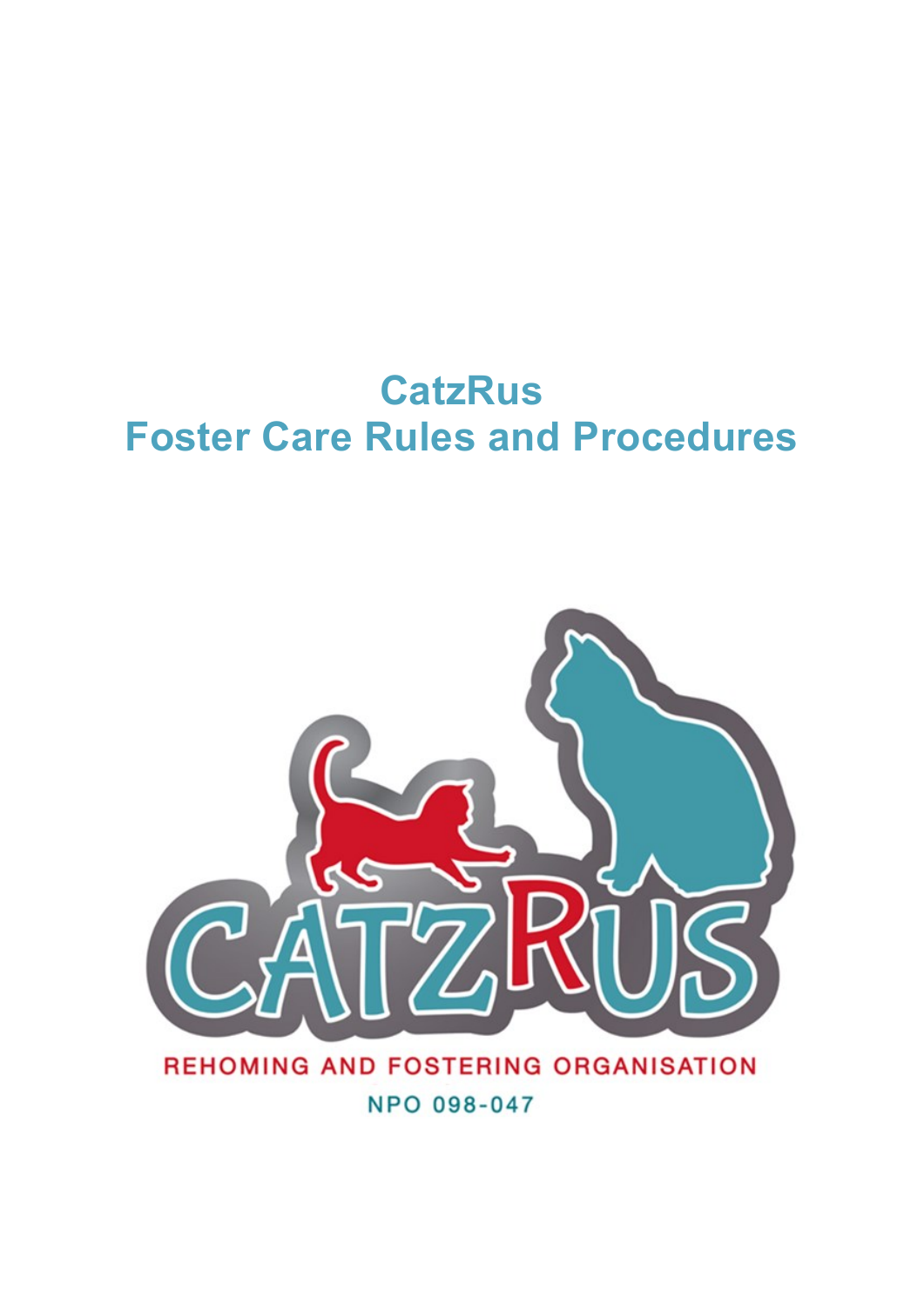# **Table of content**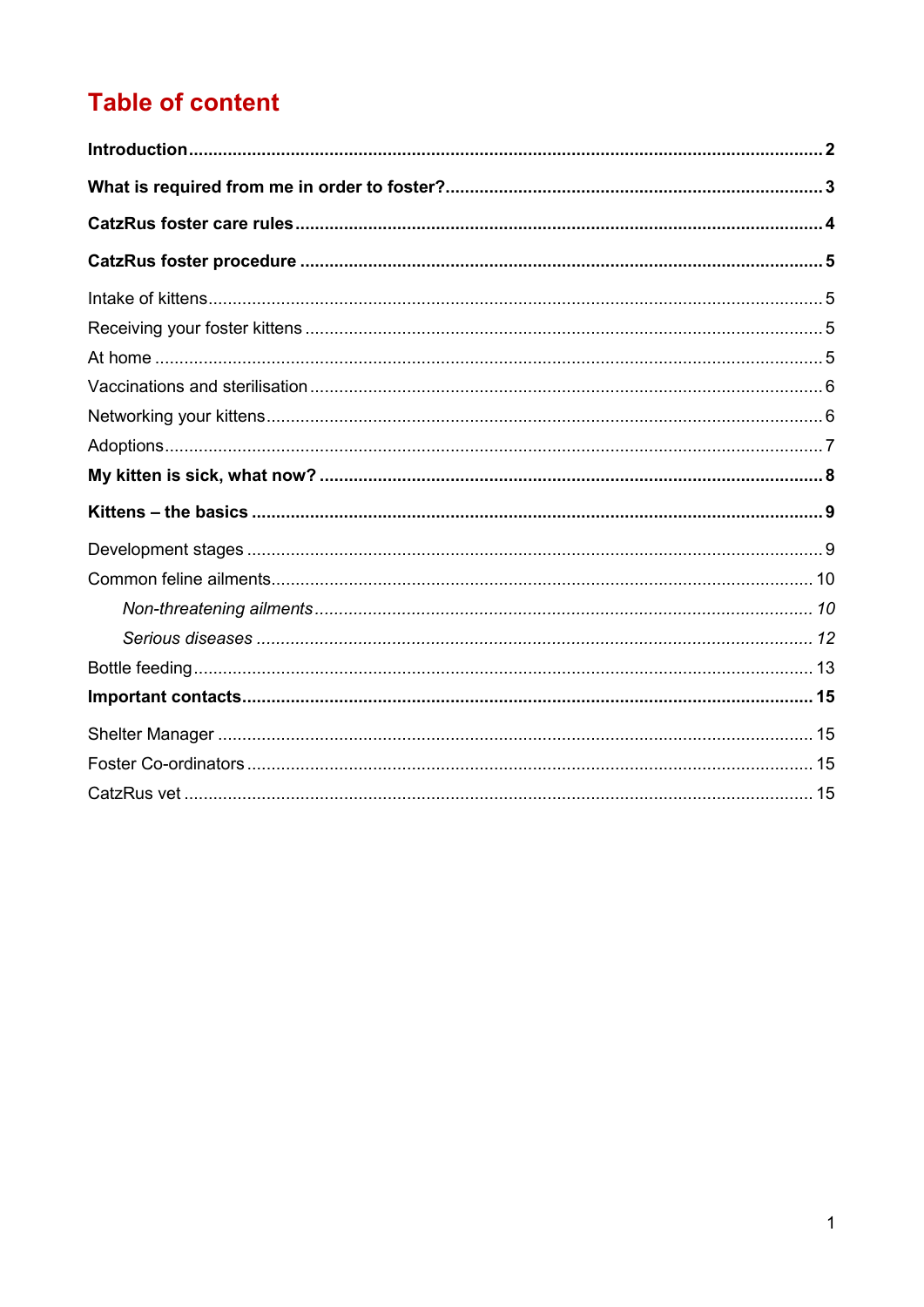## <span id="page-2-0"></span>**Introduction**

Thank you for your willingness to join our team of crazy cat ladies (and gents!).

As fun and rewarding as fostering is, it also involves a lot of hard work, and the potential for some serious heartache. Kittens, especially bottle babies (kittens under four weeks old), are very fragile and susceptible to disease. Mortality among litters of rescued foster kittens is shockingly high. Sometimes entire litters are wiped out within a matter of days, and statistics reveal that up to 30% of kittens die before the age of nine weeks. This is even more true for rescue kittens, a lot of whom come from feral and unvaccinated moms. For this reason it is very difficult to say goodbye to your foster babies, which you raised like your own children, once they are adopted.

Fostering is a risk and you need to be aware that we cannot anticipate that things may go wrong. This comes with the territory, and rescue work is tough. Most of the foster moms who have been doing this for a while realise that often you need to put your emotions aside for the sake of the kittens.

Luckily you will not go through this alone, we have a strong team of foster parents who chat and offer support on a daily basis. We have two WhatsApp groups to which you will be added once you become a foster parent. Through these platforms we assist each other in emergencies and networking, and just laugh and cry together.

If, for whatever reason, you cannot cope with fostering kittens any longer, please make arrangements with the Shelter Manager or Foster Co-ordinators, to ensure that these kittens are placed in someone else's care. Please understand that once you give kittens up, you will not get those kittens back when you feel ready again.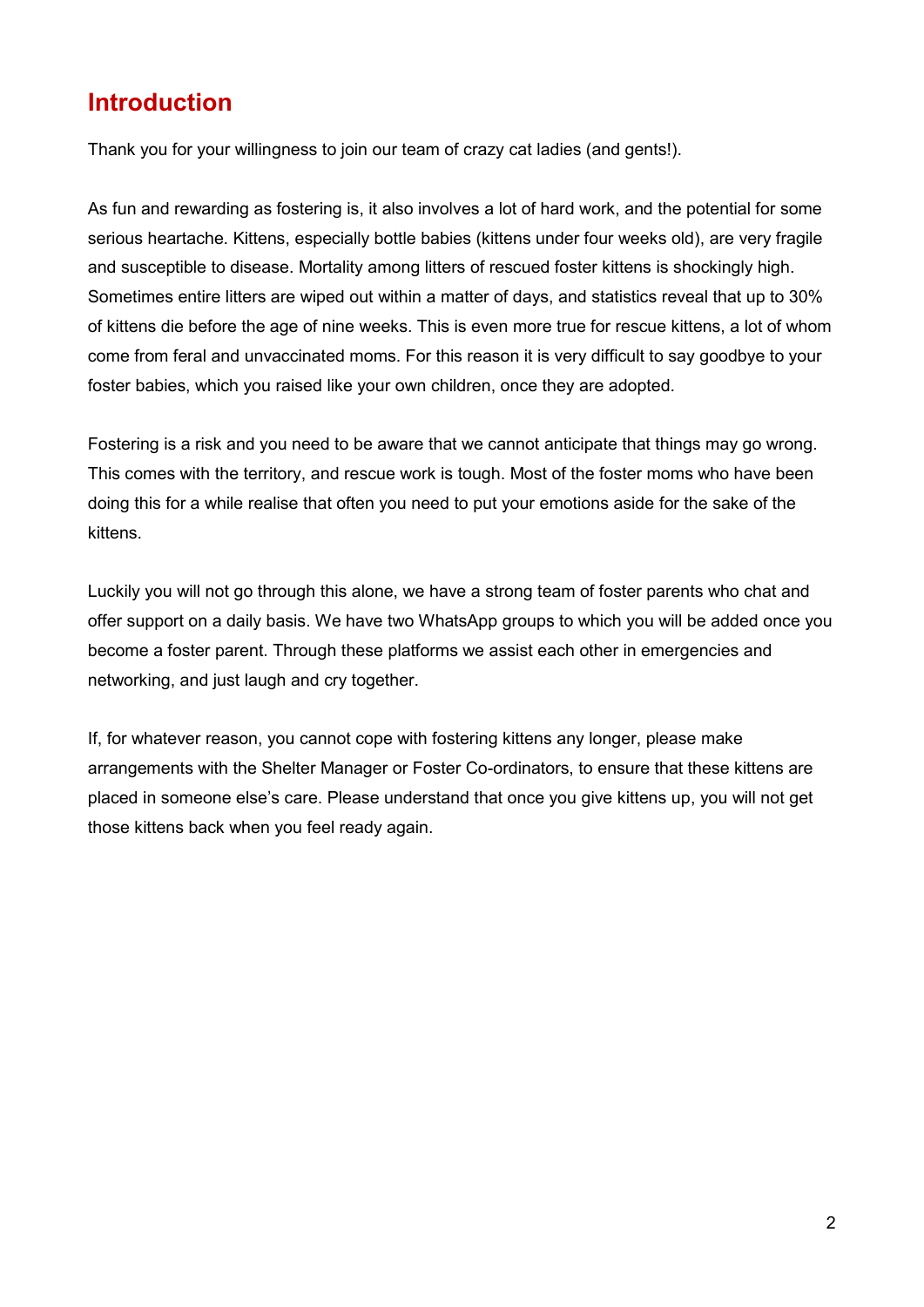## <span id="page-3-0"></span>**What is required from me in order to foster?**

- A spare room or bathroom, preferably with a tiled floor. Kittens must be kept indoors and isolated from other pets.
- Your own transport, as you need to be able to bring your kittens to the shelter as needed.
- You need to be located in Pretoria and vicinity, or be willing to travel to our shelter and vet with your kittens
- You need experience with cats and kittens. You are quite literally taking these kittens' lives into your hands and need to treat them with the utmost love and care
- Be aware that kittens are kittens not all of them love cuddling, they WILL play and climb furniture and curtains, they WILL make a mess.
- Be willing to supply food and litter to your kittens. The more our foster parents help us in this regard, the more funding can go towards rescuing other cats. We prefer feeding our kittens Royal Canin Mother and Baby Cat and kitten mousse, as this ensures the best possible nutrition for already compromised babies.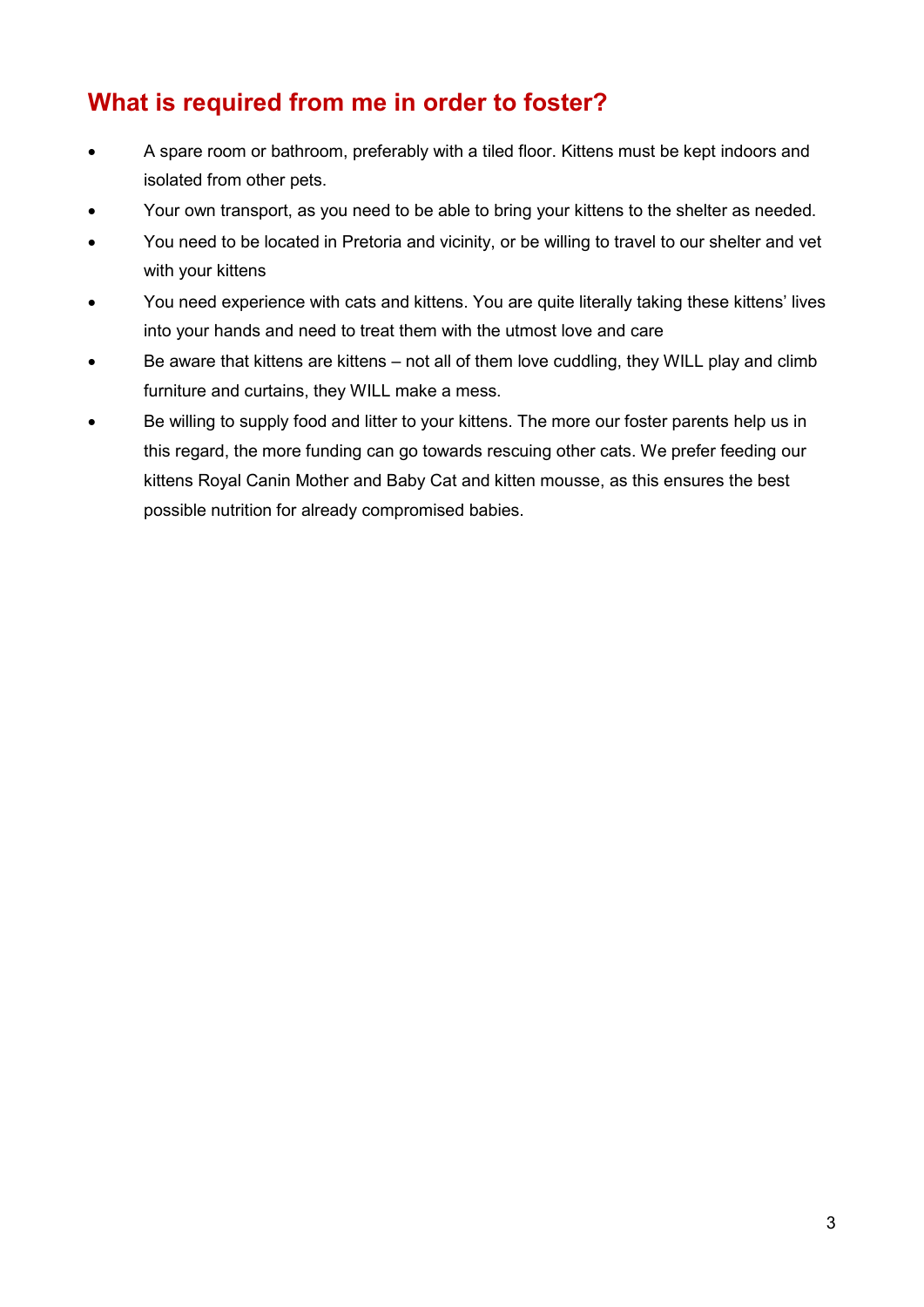# <span id="page-4-0"></span>**CatzRus foster care rules**

- 1. All foster parents are responsible for kitten food, cat litter, litter trays, blankets and toys. CatzRus will help out if and when we can.
- 2. CatzRus reserves the right to confiscate kittens from your care if we think it necessary to do so.
- 3. All foster kittens remain primarily in the care of CatzRus, and thus we reserve the right to make decisions regarding any kittens in your care.
- 4. Under no circumstances will a foster parent be allowed to take in any kittens, either on their own or for another organisation, without the knowledge and permission of CatzRus Foster Co-ordinators and Shelter Manager.
- 5. Under no circumstances will any kittens be adopted out before 13 weeks of age and all vaccinations and sterilisation has been done.
- 6. All foster parents are responsible for getting kittens vaccinated on time when kittens are 8 and 12 weeks old. Failure to do so will result in confiscation of your foster kittens.
- 7. All foster parents are responsible for getting kittens sterilised at 13 weeks.
- 8. No vaccinations and sterilisations will be done without appointments.
- 9. If names and numbers of kittens do not match the system, CatzRus will not take responsibility for those kittens.
- 10. All foster parents must send pictures and updates on all foster kittens to the CatzRus Foster Co-ordinators on a weekly basis.
- 11. All paperwork and documentation should always be up to date and ready to present when asked.
- 12. Kittens should be kept separate from any household pets and children at all times. No foster kittens should ever be integrated with your own pets.
- 13. Under no circumstances will one litter of kittens be mixed with other litters.
- 14. Under no circumstances will a litter of kittens be split up.
- 15. Only one litter of kittens will be given to any foster parent at a time. One litter can consist of anywhere between 1 to 6 kittens.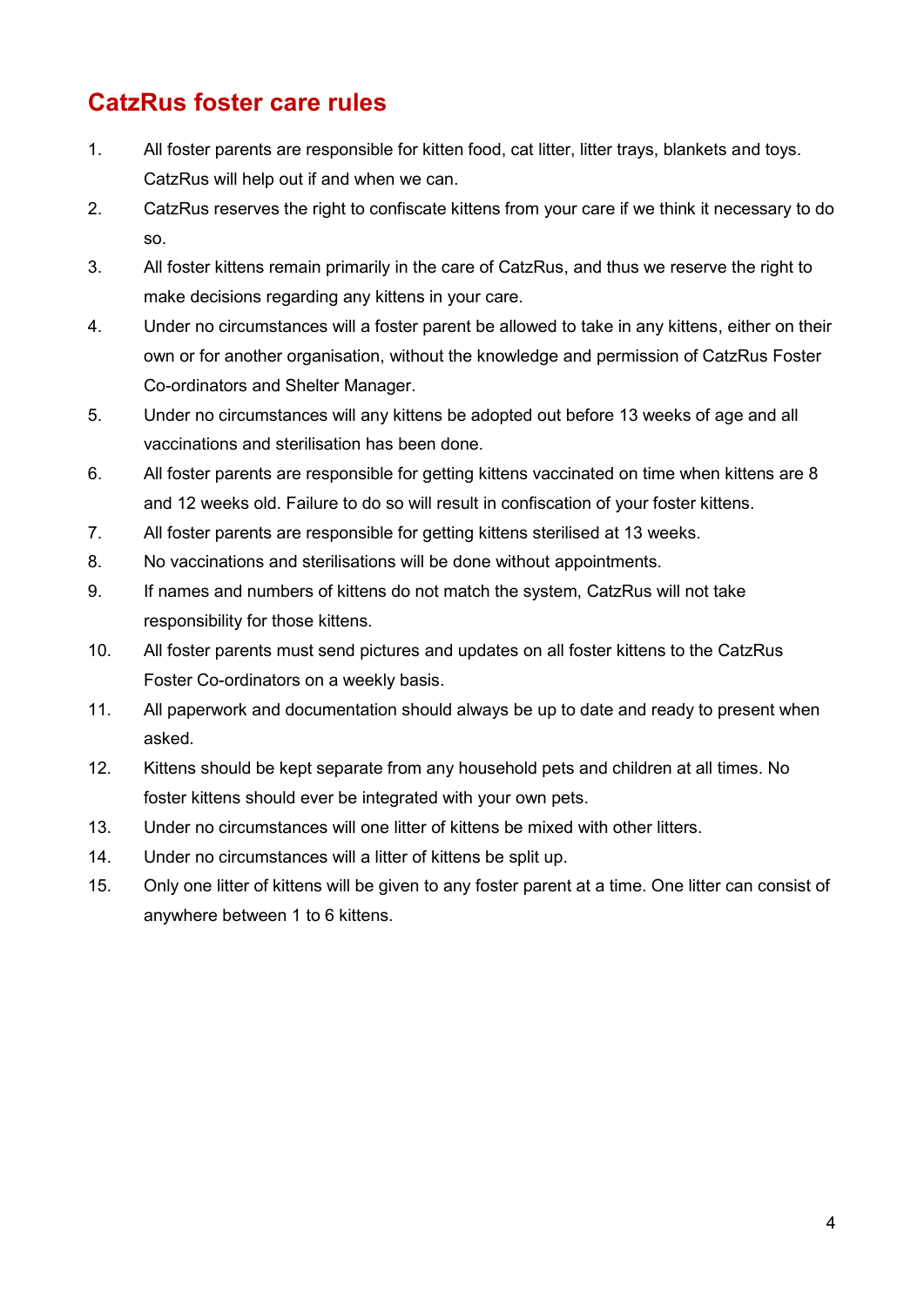# <span id="page-5-0"></span>**CatzRus foster procedure**

#### <span id="page-5-1"></span>**Intake of kittens**

- When kittens are taken in by CatzRus, they will be registered in the system with identification numbers and descriptions. Background information will be logged and intake forms will be completed.
- All kittens that are taken in by CatzRus will stay at the shelter for at least a week for observation, if possible. CatzRus will never knowingly give sick kittens to a foster parent, unless the foster parent is knowledgeable, able and willing to care of sick kittens.
- When kittens are ready to go to their foster home, CatzRus will contact the approved foster parent to pick the kittens up from the shelter.
- Foster parents should please bring their own carriers to collect kittens.
- Foster parents will complete all necessary forms and will be registered as foster parents to that specific litter of kittens.
- The Shelter Manager or Foster Co-ordinator will hand kittens over to the foster parent once all paperwork and the registration proses have been completed.

#### <span id="page-5-2"></span>**Receiving your foster kittens**

- Upon receiving your foster kittens, the Shelter Manager or Foster Co-ordinator will give you specific care instructions for your litter.
- Always ask for F10 hand gel and F10 spray. We need to ensure that no germs are transmitted to and from you foster kittens and to and from any household pets.

#### <span id="page-5-3"></span>**At home**

- F10 procedure: Before and after handling your foster kittens, squirt F10 gel on your hands and rub into your hands and arms. Before and after handling your kittens, use the spray bottle to spray your clothing, shoes and bottoms of your shoes/feet. Also spray any item that you take into or remove from the room/area where the kittens stay.
- All foster kittens should be kept in a separate room for the duration of their foster care. Always make sure that the kittens cannot get out of the room that they are kept in and that your own pets cannot get in. Remember that kittens can jump very high and squeeze through small holes, so keep windows closed! It is very important to keep foster kittens and household pets apart as kittens are too young to test for serious contagious diseases, and you don't want to run the risk of infecting your own pets. Also, kittens have compromised immune systems and can quickly get infected with infections of which your cats can be a carrier (even if they are not showing symptoms!).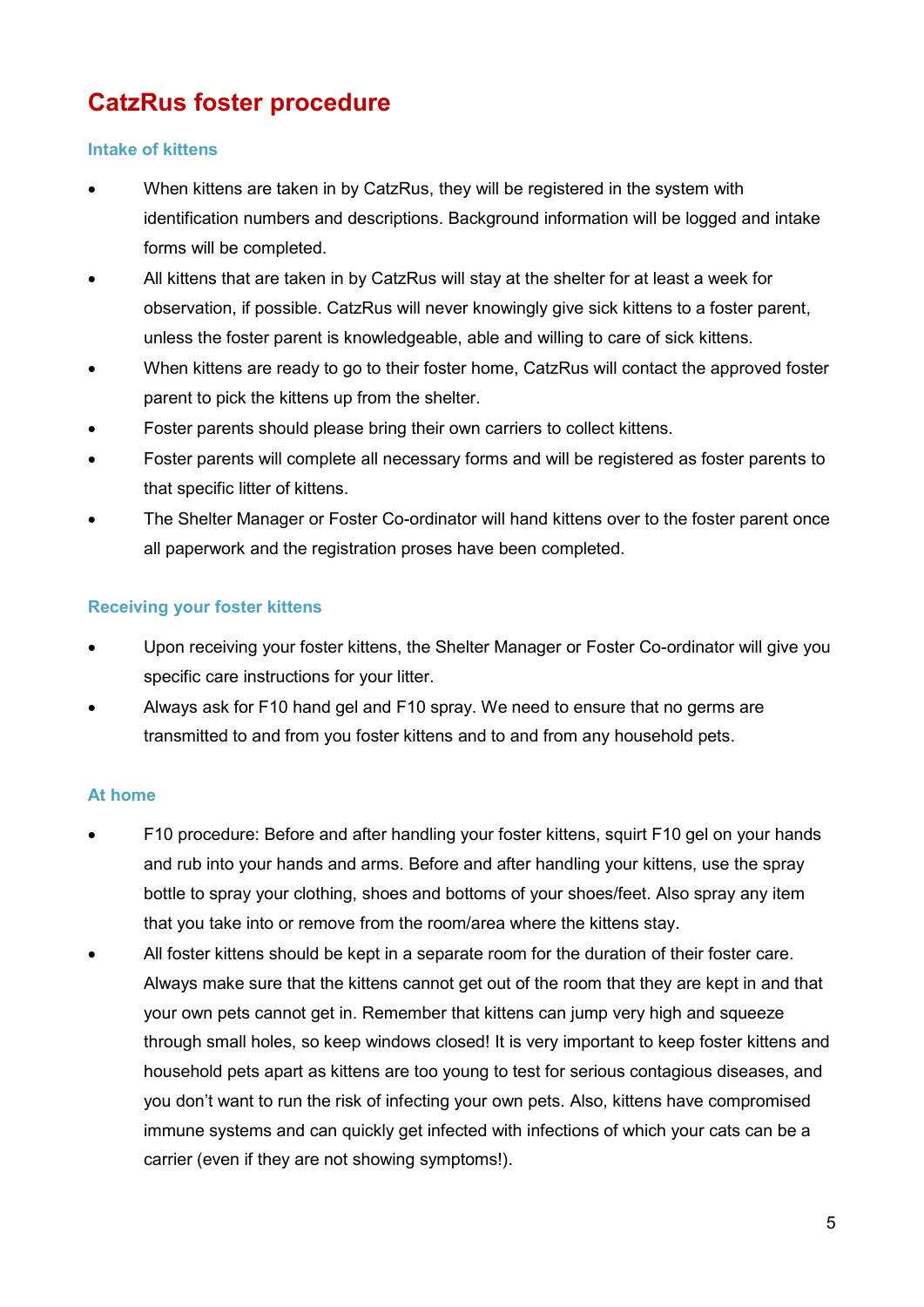- Kittens are very fragile, so if you have young children it is be best to keep them away from the kittens or have them visit the kittens under supervision only after they have followed the proper F10 procedure. When your children do visit the kittens, please do not allow them to pick the kittens up, rather show them how to pet and stroke the kittens softly.
- Spend as much time as possible with foster kittens to get them well socialised. This is particularly true for feral kittens, who need extra special care and attention to tame.
- Always make sure that your kittens have enough food and water and that their litter box is clean. Poop-scoop the litter box at least twice a day, and give fresh litter every second day.

#### <span id="page-6-0"></span>**Vaccinations and sterilisation**

As per our rules, foster parents need to adhere to the vaccination and sterilisation schedule. If not, foster kittens will be removed from your care with immediate effect. Please make an appointment with the CatzRus vet in advance, and inform the Foster Co-ordinator of the date and time for our records. Also send proof of sterilisation and vaccination to the Foster Co-ordinator.

# **Please only use the CatzRus vet for your kittens, as we have special arrangements in place with them.**

| Age      | What to get done   |                                               |
|----------|--------------------|-----------------------------------------------|
| 8 weeks  | First vaccination  | Feline Rhinotracheitis, Calici, Panleukopenia |
|          |                    | vaccine                                       |
| 12 weeks | Second vaccination | Feline Rhinotracheitis, Calici, Panleukopenia |
|          |                    | vaccine + Robisin for Rabies                  |
| 13 weeks | Sterilisation      | Spay(females) or neuter (males)               |

#### **Vaccination and sterilisation schedule**

#### <span id="page-6-1"></span>**Networking your kittens**

CatzRus is practically run by volunteers alone, and every year we take in hundreds of cats and kittens that need to be homed. For this reason, we rely heavily on our foster parents to help network our cats that are ready to be adopted.

The idea is that all foster kittens are adopted straight from the foster parent so that no kittens have to come in to the shelter after sterilisation. We are almost always full to capacity with adult cats and simply cannot accommodate teenage kittens that were not networked.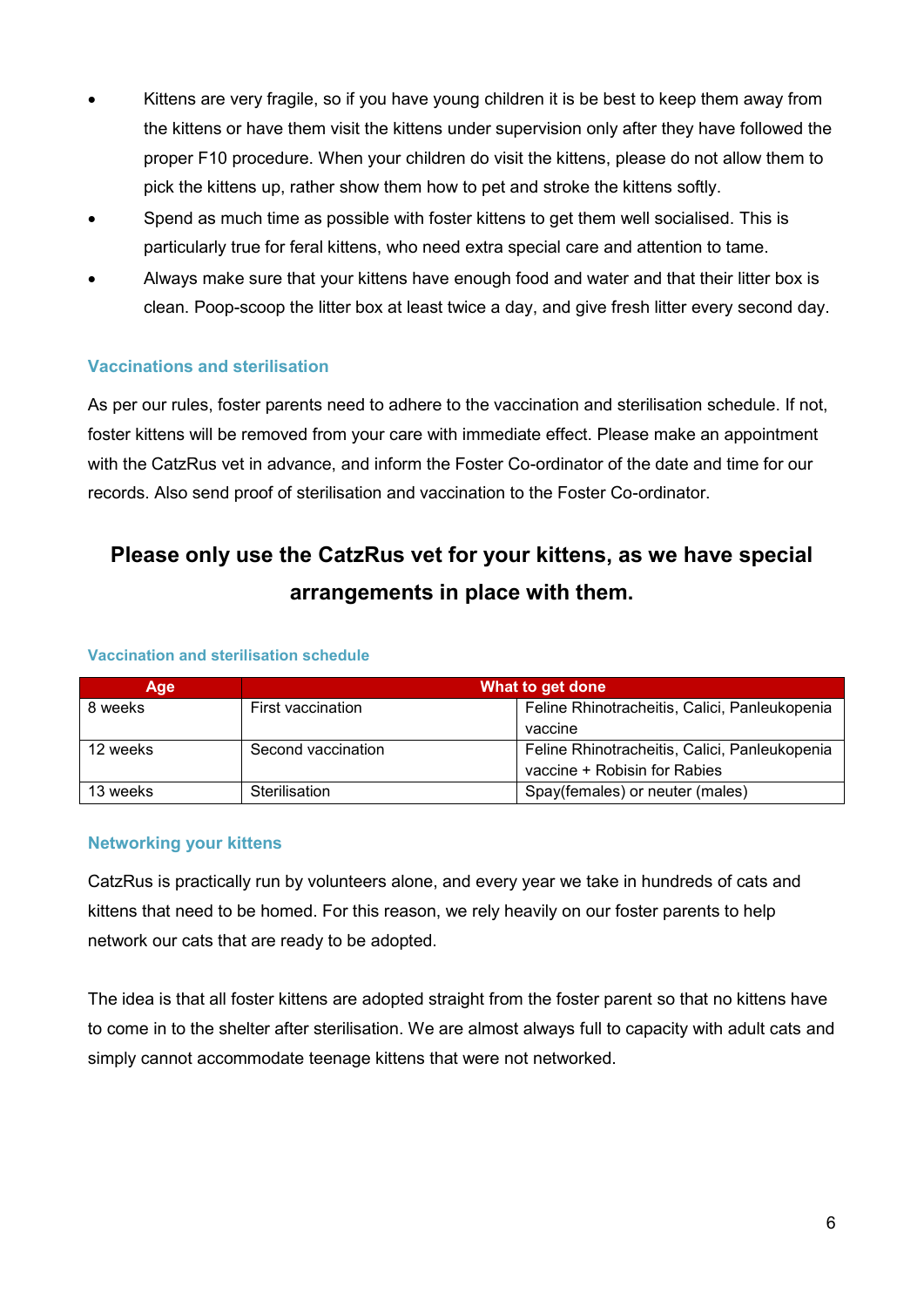Please be pro-active and start networking your kittens early. Take as many pictures of your kittens as you can. We have a foster mommy who kindly makes us posters for our cats that are up for adoption, use these posters and get your babies out there! Some useful platforms are:

- Facebook
- Gumtree, OLX and Junkmail
- Your local vet.

The details of people interested in adopting kittens are also shared on the Foster Kitten Whatsapp groups, so keep an eye out for those messages and send your posters on. If someone contacts you for a kitten and your babies do not meet their requirements, share the details with the rest of the foster parents. We are all one team and need to work together to get our kittens out there and adopted.

#### <span id="page-7-0"></span>**Adoptions**

The adoption process is handled by our foster parents. Prospective owners will contact you directly if they are interested in one (or more) of your kittens. It is your responsibility to screen people (you are welcome to contact the Foster Co-ordinators when in doubt). You are also welcome to do a home check if you feel the need or arrange a meet and greet, either at your home or at the shelter. Trust your gut feeling – if you feel uncomfortable with someone, rather turn them away. People are not doing us a favour by adopting one of our babies, we want to ensure that each cat goes to the best possible home.

All adoptions must take place at the shelter. Arrange a date and time for the handover and book a microchip for the same day with the Shelter Manager or Foster Co-ordinators. The full adoption fee must be paid on the day and the Adoption Contract must be completed.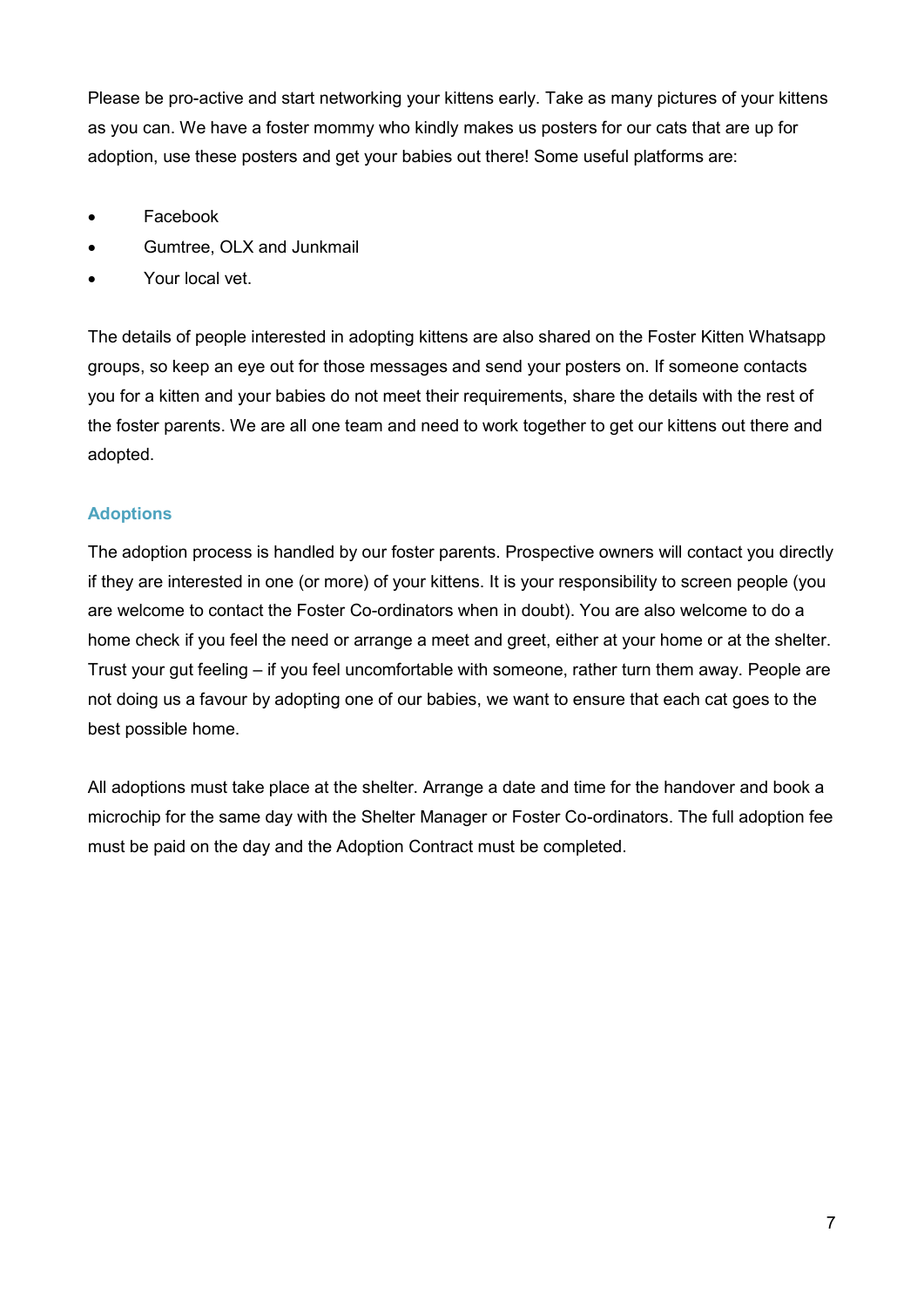# <span id="page-8-0"></span>**My kitten is sick, what now?**

As mentioned earlier, kittens are very susceptible to disease and can fade in a matter of hours. CatzRus will never knowingly give you sick kittens without prior arrangement, but this unfortunately does not rule out the risk of illness.

Please contact the Foster Co-ordinators as soon as you notice that a kitten is not well and immediately make a vet appointment. Sometimes even the smallest change in behaviour could be an early symptom, so rather be safe than sorry.

Some common feline ailments are discussed in the next chapter, please familiarise yourself with these so that you know what you are dealing with. You can also do your own research on your kittens symptoms, it is always better to be well-informed.

Since we do not have a huge fulltime staff compliment, we require our foster parents to treat all common, non-threatening ailments at home. The vet will prescribe medicine and treatment, please ensure that you medicate as prescribed. When you have sick kittens at home, your hygiene regimen is even more important. Remember that you always have the team of foster parents who can offer advice and support. We have many foster parents who have years of experience in raising kittens and dealing with illness.

Kittens that need to be hospitalised will be kept at the shelter where they can be treated by the vet until they are strong enough to go back to their foster homes.

If, for any reason, you cannot accommodate your sick kittens, please make arrangements with the Foster Co-ordinators to place them in a new foster home. Note that once you give up your kittens, they will not be returned to you.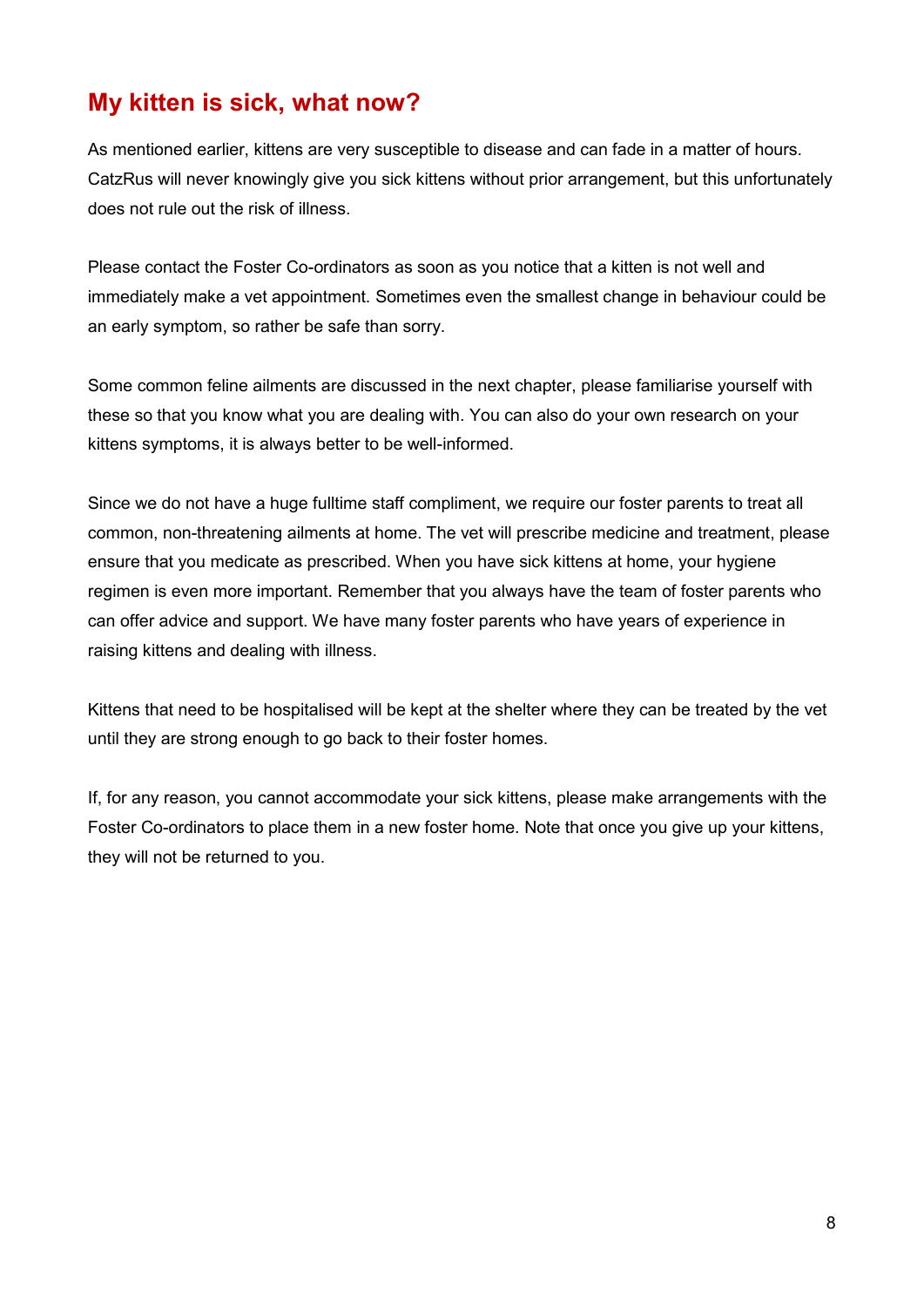### <span id="page-9-0"></span>**Kittens – the basics**

This section gives a brief overview of:

- Kitten development week by week
- Common feline ailments
- Bottle feeding.

#### <span id="page-9-1"></span>**Development stages**

Kittens develop and grow fast in the first eight weeks and there are a number of key milestones that occur during this time. Kittens weigh about 90–100 g at birth and should gain about 7–10 grams per day in the first few weeks. The below table gives a short overview of what to expect.

#### **Key milestones during the first eight weeks**

| Week 1        | Kittens are born blind and deaf. Their eyes are closed and their ears folded down. During the first<br>week, kittens basically sleep and eat. These babies cannot regulate their body temperature and it<br>is important to keep them in a warm environment with a constant temperature. The umbilical cord<br>remains attached for the first three days. These babies require their mom/foster mom to stimulate<br>urination/bowl movement                                                                                              |
|---------------|------------------------------------------------------------------------------------------------------------------------------------------------------------------------------------------------------------------------------------------------------------------------------------------------------------------------------------------------------------------------------------------------------------------------------------------------------------------------------------------------------------------------------------------|
| <b>Week 2</b> | Eyes will start to open, but the kitten's vision will still be limited. Do not force they eyes open and<br>keep an eye out for any signs of eye infection. All kittens have blue eyes at this stage. The kittens'<br>sense of smell is beginning to develop. Bowl/urinary stimulation is still required                                                                                                                                                                                                                                  |
| <b>Week 3</b> | The ears will now be erect and baby teeth begin to show. Kittens become more aware of their<br>littermates and shakily begin to move around and explore. Bowl/urinary stimulation is still required                                                                                                                                                                                                                                                                                                                                      |
| <b>Week 4</b> | Kittens are becoming more active and play with their littermates. The eyesight is improving and<br>the sense of hearing is now well-developed. Kittens will start to use the litterbox and will slowly<br>begin to eat (soft food) and drink by themselves                                                                                                                                                                                                                                                                               |
| <b>Week 5</b> | The sight is now fully developed and the kittens become even more active. Now is the time to start<br>feeding them a diet of solid food (kitten mousse and baby pellets). Kittens roam and play, and<br>start to pounce on their littermates.                                                                                                                                                                                                                                                                                            |
| Week 6-8      | Kittens are now very active and it is the role of the foster mommy to socialise them by introducing<br>toys and familiarising them with being handled. This includes frequently touching the paws, ears,<br>and mouth, which will make basic health inspections, medicating, and claw trimming easier, as the<br>kitten is brought up to accept this. At this stage, kittens should be eating four, small meals a day<br>and, by eight weeks, should be eating mostly solids. They should have almost all of their baby<br>teeth by now. |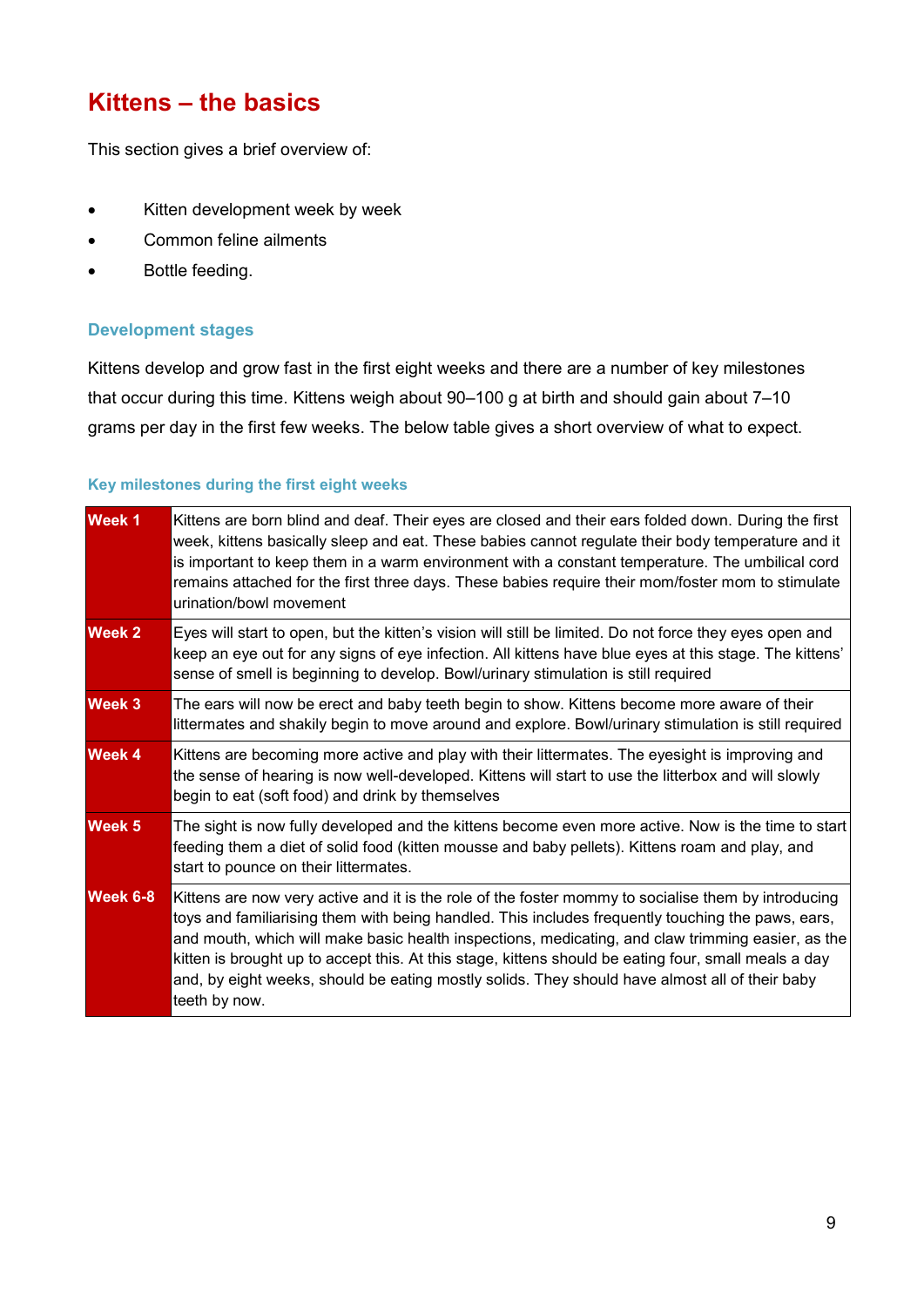#### <span id="page-10-0"></span>**Common feline ailments**

#### <span id="page-10-1"></span>*Non-threatening ailments*

#### *Snuffles/upper repertory infection*

| <b>Description/symptoms</b> | Sneezing, coughing, runny eyes, runny noses, drooling, lack of appetite and                                                                                                                                                                                                        |  |
|-----------------------------|------------------------------------------------------------------------------------------------------------------------------------------------------------------------------------------------------------------------------------------------------------------------------------|--|
|                             | general lethargy, ulcers in and around the mouth, fever                                                                                                                                                                                                                            |  |
| <b>Common causes</b>        | Very contagious virus that can easily spread from one kitten to the next                                                                                                                                                                                                           |  |
| <b>Treatment</b>            | Zithromax is a milky liquid antibiotic that is given to kittens once a day for 5-<br>7 days<br>Colloidal silver and Exocin eye drops are used to clean and treat runny,<br>inflamed eyes<br>Lysine is mixed in with soft food and acts as a supplement to help combat the<br>virus |  |

#### *Ringworm*

| <b>Description/symptoms</b> | This is not a worm at all, but a fungal infection of the skin, hair and nails. It |  |
|-----------------------------|-----------------------------------------------------------------------------------|--|
|                             | presents as patchy areas of hair loss.                                            |  |
| <b>Common causes</b>        | HIGHLY contagious fungus that can spread to other animals and humans. Spores      |  |
|                             | can remain in the environment for months and can spread on clothes, etc.          |  |
| Treatment                   | The vet will prescribe Microsydol, an anti-fungal tablet, for 40 days             |  |
|                             | A lime-sulphur dip is used every second day.                                      |  |
|                             | A very strict cleaning and disinfecting regime must be followed to avoid          |  |
|                             | contamination                                                                     |  |

#### *Ear mites*

| <b>Description/symptoms</b> | Brown/black discharge from the ears. Kittens might scratch ears excessively and<br>pull ears flat against the head. |
|-----------------------------|---------------------------------------------------------------------------------------------------------------------|
| <b>Common causes</b>        | Contagious parasites                                                                                                |
| <b>Treatment</b>            | Epi-otic solution is prescribed and must be poured into the ears twice a day for                                    |
|                             | two weeks. Gently massage the liquid into the ear canal.                                                            |

#### *Ticks and fleas*

| <b>Description/symptoms</b> | Ticks are visible on the body, fleas can be more difficult to spot, but symptoms   |
|-----------------------------|------------------------------------------------------------------------------------|
|                             | include excessive scratching and black granules in the fur and on bedding          |
| <b>Treatment</b>            | Frontline spray or Karbadust are safe to use on young kittens, if unsure, ask your |
|                             | vet for advice. There are also a number of natural alternatives, such as an apple  |
|                             | cider vinegar rinse, marigold spray, etc.                                          |

#### *The lowdown on poo – diarrhoea/constipation*

It is important to keep an eye on your kitten's poo. Their tummies are incredibly sensitive, so something as simple as a change in food can cause an upset. Other factors such as stress (e.g. a new home) can also impact on intestinal health. A common cause of an upset stomach (and even a bit of blood in the stool) is intestinal parasites (roundworm, hookworm, tapeworm, coccidian and Giardia), for this reason it is important to deworm your kittens (ask the vet for a dewormer if you suspect parasites and remember that the tummy will take a couple of days to settle).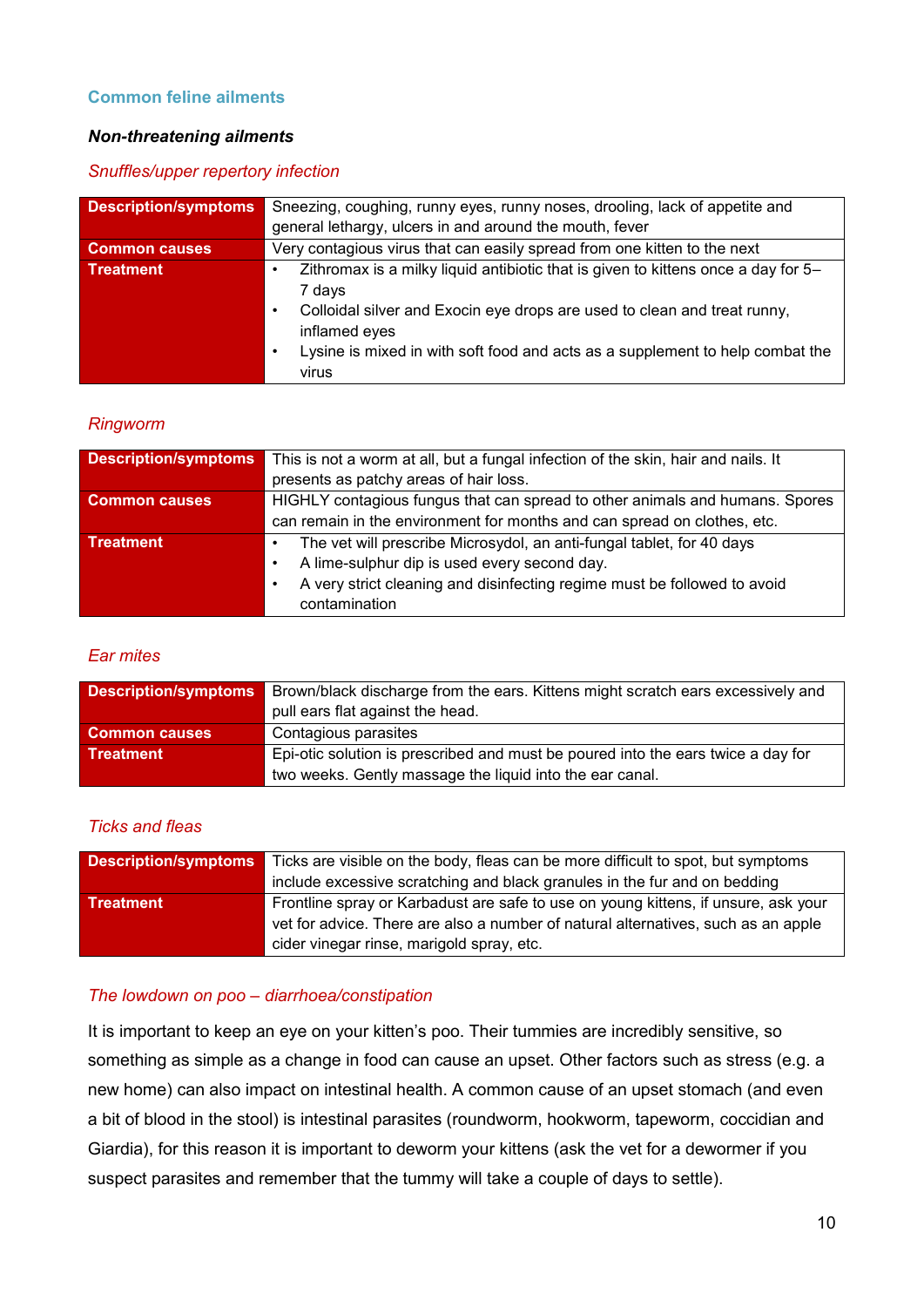Diomec is commonly used to treat diarrhoea – it is not only a probiotic, but also helps to bulk up the stool quite quickly. The vet might also prescribe an antibiotic if there is an infection. Laxapet can be used for constipation, but always consult the Foster Co-ordinator or vet before deciding to self-medicate.

| White                | Usually indicates severe bacterial imbalance and infection in the bowel. Kitten at risk |
|----------------------|-----------------------------------------------------------------------------------------|
|                      | of dying, needs immediate medical attention                                             |
| Yellow/green         | Almost always indicates bacterial imbalance in the bowel and is often associated with   |
|                      | diarrhoea caused by Coccidia. Seek immediate medical attention                          |
| <b>Orange</b>        | Usually indicates way too much bile in stool, can occur with reflux. Seek immediate     |
|                      | medical attention                                                                       |
| <b>Brown</b>         | Normal colour. Be happy!                                                                |
| <b>Black</b>         | Usually indicates bleeding high in the bowel. This is a severe sign which needs         |
|                      | immediate medical attention                                                             |
| <b>Bloody</b>        | Could indicate Panleukepenia, or could simply be intestinal parasites. Seek             |
|                      | immediate medical care as Panleukepenia is highly contagious and deadly                 |
| <b>Mucous</b>        | Indicates severe bowel irritation. Grossly abnormal and needs immediate medical         |
| (yellow/white/clear) | care.                                                                                   |

#### **Stool colour guide**

#### **Stool consistency guide**

| <b>Dry/hard</b>                          | Abnormal, usually indicates dehydration. Seek immediate medical        |
|------------------------------------------|------------------------------------------------------------------------|
|                                          | attention                                                              |
| <b>Firm</b>                              | Normal, be happy!                                                      |
| <b>Formed but soft</b>                   | Low range of 'normal'. If stools change from firm to soft you should   |
|                                          | seek medical advice.                                                   |
| <b>Toothpaste (still keeps form, but</b> | Abnormal, needs medication.                                            |
| falls apart once touched)                |                                                                        |
| Cow poo (not formed, falls into a        | Abnormal, animal is at significant risk and needs immediate attention. |
| cow poo shape)                           |                                                                        |
| <b>Liquid (thin, sometimes)</b>          | Abnormal, animal is at severe risk and must be seen immediately.       |
| mucousy fluid)                           |                                                                        |
| <b>Total loss of bowl control,</b>       | Grossly abnormal, animal in danger of dying, must be seen              |
| watery fluid                             | immediately!                                                           |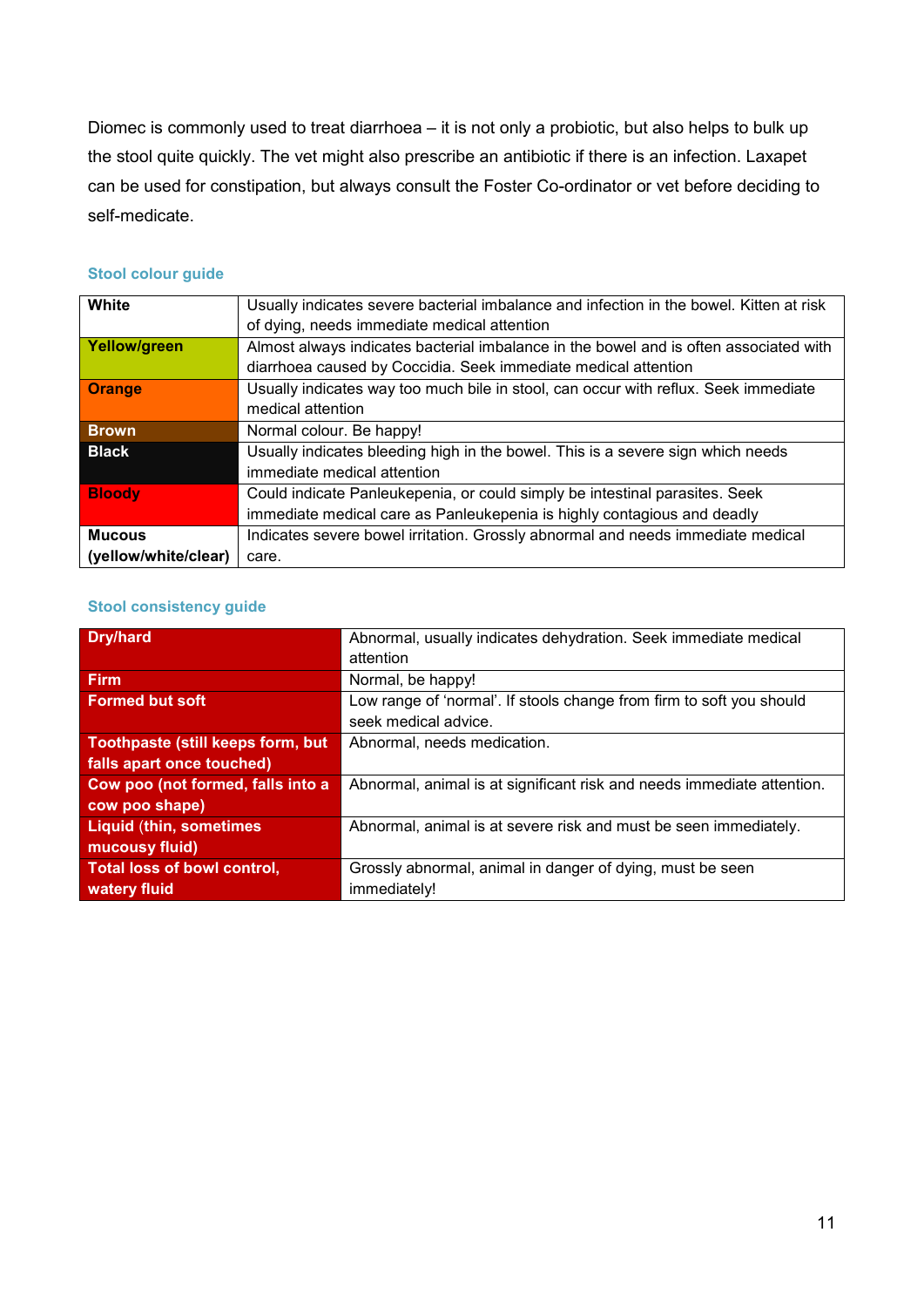#### <span id="page-12-0"></span>*Serious diseases*

#### *Fading Kitten Syndrome (FK)*

This is the commonly used name for kittens who just fade and die for no apparent medical reason. Sadly FK is very common, especially among very young kittens, despite their foster parent's best efforts. There are many factors that can lead to FK syndrome, some of which occur pre-birth. It is quite common that only one kitten in a litter will fade while the others thrive and become strong and healthy. In many cases the runt of the litter will be the one that fades but it has also happened that a whole litter fades and dies.

#### *Feline AIDS (FIV) and Feline Leukaemia (FeLV)*

Kittens can only be accurately tested for FIV and FeLV at six months. At a younger age, results can still be inaccurate – showing false positives or false negatives. Because of this, we will never know if a seriously ill kitten has either of these diseases. If kittens do get seriously sick, we can only speculate and make educated guesses as to whether your foster kittens have one of these diseases. If we suspect that your kitten(s) have either of these diseases, they will be put to sleep.

#### *Panleukopenia*

Testing for Panleukopenia (Pan) is a very lengthy and expensive process and there is no cure for this virus. In our experience kittens always die from this disease, so if we suspect that your foster kittens have Pan they will be put to sleep.

#### *Feline Infectious Peritonitis*

As with Pan, testing for Feline Infectious Peritonitis (FIP) is just not worth it so if we suspect that your kittens have FIP, they will unfortunately be put to sleep.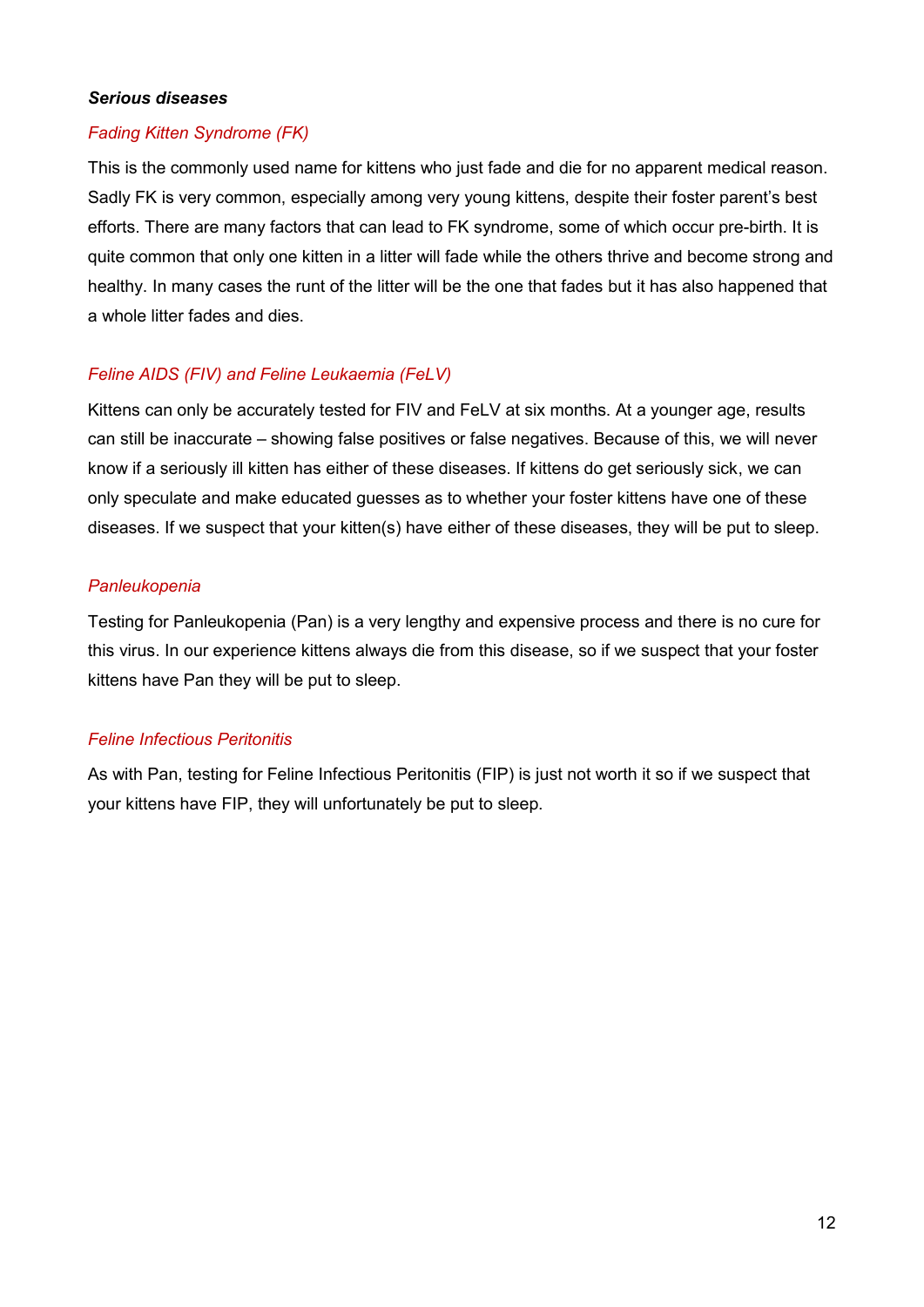#### <span id="page-13-0"></span>**Bottle feeding**

Bottle babies are the most challenging of all, and definitely not for the faint hearted. They require 24/7 care and regular bottle feedings. Always use Kitten Milk Replacement, do not opt for home remedies found on the internet – you can kill your kittens. Also never mix the formula stronger than recommended by the manufacturer; this can lead to diarrhoea, which can be fatal in such young kittens.

#### **Feeding chart**

| Age <sup>r</sup> | Number of feeds a day | <b>Intervals</b>  |
|------------------|-----------------------|-------------------|
| 0–2 weeks        | 10                    | $2-2.5$ hours     |
| 2–4 weeks        |                       | $2.5 - 3.5$ hours |

*\* Consult your kitten milk tin for feeding quantities and formula-water ratios*

Kittens often struggle to latch onto their bottles, and feeding therefore require an experienced hand. It is critical that you stick with the feeding regime, as kittens can dehydrate and their blood sugar will fall, both of which can lead to serious damage or even death. Overfeeding is just as dangerous. As a rule of thumb, rather underfeed than overfeed and feed more often. Also never hold kittens on their backs while feeding. Kittens nurse naturally on their tummies. Always feed lukewarm milk and through away whatever is left. Do not reuse old formula. Like with human babies, bottles need to be properly sterilised after each feeding.

Do not continue to bottle feed kittens once they need to be weaned, as this can also lead to upset stomachs. When kittens are around 4–5 weeks they will begin to bite and chew on the feeding teats rather than suckle. When they start doing this it is time to start weaning them. Start by giving small amounts of lukewarm milk in a spoon. Dip your finger in the milk and press to kitten's mouth so they lick it off. Keep the spoon close so that they can make the connection between the spoon and the milk. Once they start lapping the milk up by themselves, you can give more milk in a small bowl or saucer.

At this stage you can also introduce water for kitten to drink when they are thirsty. Once your kittens can lap up the milk successfully, you can start giving them kitten mousse. Mix the mousse with some water so that they can lap it up rather than chew. Give them watered down mousse for a few days, everyday adding less and less water until they eat the mousse by themselves. Serve the mousse for about a week and the introduce kitten pellets. Kittens might struggle at first to eat the harder pellets, but they will learn quickly enough.

When weaning kittens from soft food to pellets it is very important that you don't 'feel sorry' for them and give too much mousse, this will only prolong the weaning process. When they are hungry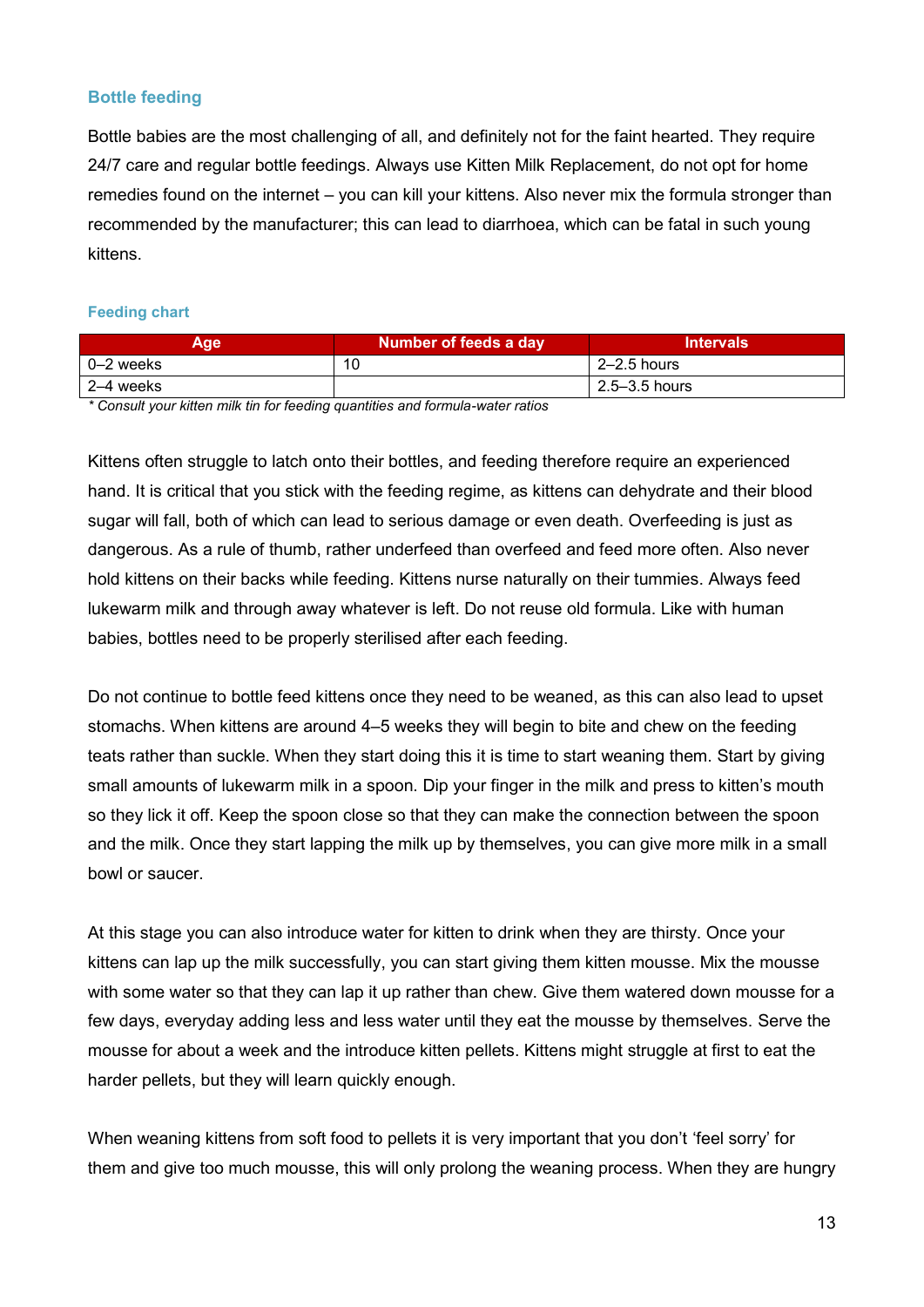the will eat the pellets. Give kitten mousse as a treat once or twice a day and give the kitten pellets in a bowl for them to eat when they want.

Bottle babies need to be stimulated to urinate and defecate after every feeding. Note that they will not always do both. Wait 20–30 minutes once they are fed for the milk to digest, then use a small piece of gauze/cotton wool dampened with lukewarm water to wipe the genital area and tummy like a mommy cat would lick it. Light yellow, soft faeces and urine should come out – the colour is still normal for such young kittens. If kittens do not poop after five minutes of continual rubbing wait a few more minutes and try again. Once kittens have been pooped, dry their bums properly to ensure that they do not get cold and sick.

New born kittens cannot regulate their own body temperature, so it is important to keep them warm and keep the temperature constant. Hygiene is of utmost importance, provide clean blankets regularly.